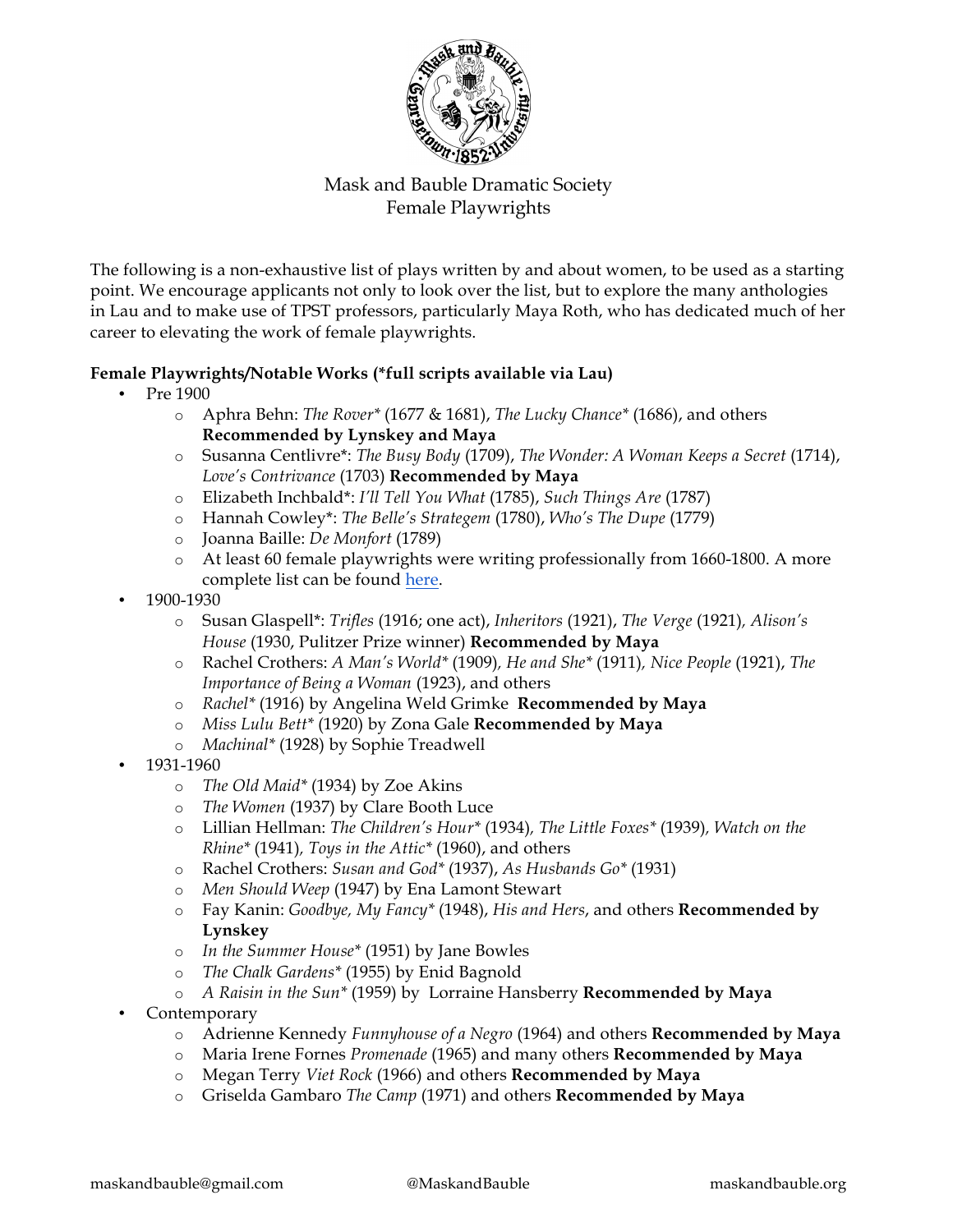

- o Ntozake Shange *for colored girls who have considered suicide/when the rainbow is enuf\**  (1975) and others **Recommended by Natsu**
- o Pam Gems *Piaf* (1978) and others **Recommended by Maya**
- o *Top Girls* (1982) and other works by Caryl Churchill
- o Marina Carr: *The Mai\** (1997), *Ariel* (2002), and others
- o Lynn Nottage: *Ruined\** (2008), *Intimate Apparel\** (2003), and others **Recommended by Maya**
- o *Mishuganismo* and *No One as Nasty* by Susan Nussbaum
- o *Dead Calling* and *From Shadows to Light* by Ka Vang
- o Anne Garcia Romero\*
- o Suzan Lori-Parks *Topdog/Underdog\** (2001) and others **Recommended by Natsu**
- o Paula Vogel *How I Learned to Drive\** (1997) and others **Recommended by Natsu**
- o Naomi lizuka *Good Kids* (2014) and others **Recommended by Natsu**
- o Julia Cho *99 Histories* (2002) and others **Recommended by Natsu**
- o Annie Baker *The Flick\** (2014) and others **Recommended by Natsu**
- o Young Jean Lee *Straight White Men* (2014) **Recommended by Natsu**
- o Naomi Wallace *One Flea Spare\** (1995) and others **Recommended by Natsu**
- o Sheila Callaghan *Fever/Dream* and others (2009) **Recommended by Natsu**
- o Claire Chafee *Why We Have a Body* and others **Recommended by Maya**
- o Timberlake Wertenbaker, many plays and adaptations of classics, **Recommended by Maya**
- o Constance Congdon *Boarders*, *Casanova*, *Facing Forward, Lips, Losing Father's Body* and others **Recommended by Maya**
- o Caridad Svich, plays and adaptations **Recommended by Maya**
- o Stine Johanson *Juliet Speaks* and *Boat* **Recommended by Maya**
- o Mary Nagle, Miranda Hall, Laura Brienza (Georgetown alumni) **Recommended by Maya**

#### **Other Plays with Good Roles/Representation for Women**

- *Blithe Spirit*: Noel Coward; 5 female, 1 male
- *Suddenly Last Summer*: Tennessee Williams; 5 female, 2 male
- *August: Osage County*; Tracy Letts; 7 female, 1 male
- *Who's Afraid of Virginia Woolf?* Edward Albee; 2 female, 1 male
- *Dancing at Lughnasa*, Brian Friel; 5 female, 3 male
- *Doubt*, John Patrick Shanley; 3 female, 1 male
- *The House of Bernarda Alba*, Federico Garcia Lorca (translated by Caridad Svich); 16 female
- *Three Tall Women*: Edward Albee; 3 female, 1 male
- All-female productions of Shakespeare (Julius Caesar, Henry IV, Taming of the Shrew, Titus Andronicus, etc.) have become increasingly popular. Clearly there's room to explore gender bending in many classic works!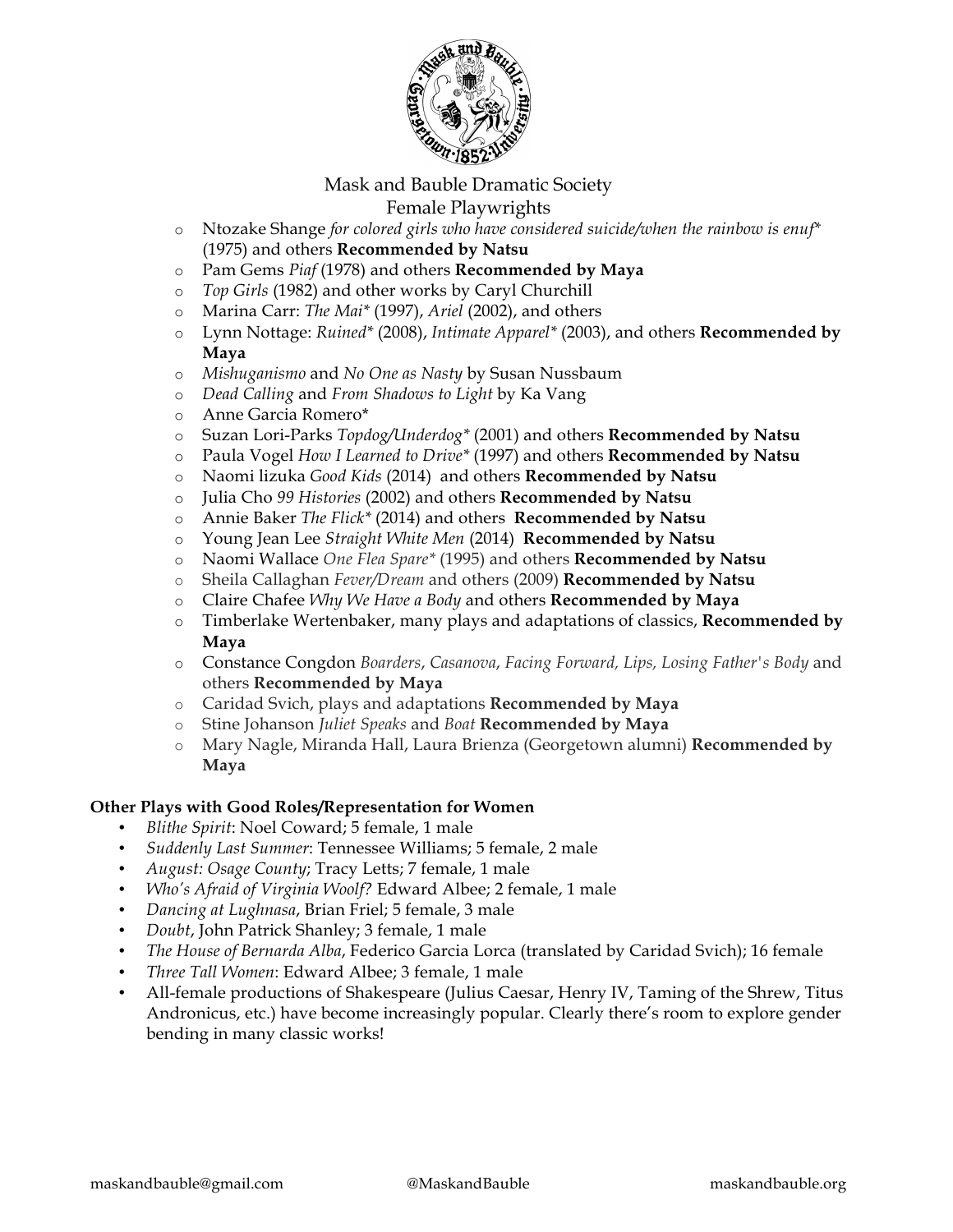

#### **Useful Lists**

List **recommended by Natsu.** The Kilroys: the list 2015 includes the results of the second annual industry survey of excellent new plays by female and trans\* playwrights. **http://thekilroys.org/list-2015/ http://thekilroys.org/2015-honorable-mentions/ http://thekilroys.org/list-2014/**

The First 100 Years Project: A project to restage works of female playwrights who wrote professionally during the 17th and 18th centuries. Includes bios, complete works, selected readings for 5 women, and a list of 55 others.

**http://www.juggernaut-theatre.org/first-100-years-the-professional-female-playwright/**

List **recommended by Maya**- an organization dedicated to promoting plays written by women, includes a library of plays from 1000 to 1959. **http://www.historymattersbacktothefuture.com/**

List **recommended by Maya** "Jane Chambers, a feminist playwriting contest (mostly national) that I oversee for Women and Theatre Program and ATHE. I do curatorial notes each year on our top honorees so you could get a good preview of works by female playwrights, many of whom are lesbian, of color, trans, and differently abled. Notice the archival notes of winners of the past decade, year by year, with highlights of up to ten plays singled out annually, some unpublished and available."

**http://www.womenandtheatreprogram.com/jane-chambers.html**

## List **recommended by Natsu**

**http://www.americantheatre.org/2015/09/21/the-other-canon-10-centuries-of-plays-by-women/**

- Hrotsvitha (c. 930–c. 1002) *Dulcitius* (late 10th century) *Paphnutius* (late 10th century), later adapted to Thais
- Abbess Hildegard of Bingen (1098–1179) *Ordo Virtutum* (c.1151)
- Elizabeth Cary (1585–1639) *Tragedy of Mariam* (1602–1604, published 1613)
- Margaret Cavendish (1661–1717) *Bell in Campo* (1662) *Convent of Pleasure* (1668)
- Aphra Behn (1640–1689) *The Rover, Parts One & Two* (1677 and 1681) *The Lucky Chance* (1686)
- Mary Pix (1666–1709) *The Spanish Wives* (1696)
- Hannah Cowley (1743–1809) *The Belle's Strategem* (1780)
- Elizabeth Inchbald (1753–1821) *I'll Tell You What* (1785)
- Frances Burney (1776–1828) *The Witlings* (1789)
- Joanna Baillie (1762-1851) *De Monfort* (1798)
- Anna Cora Mowatt Ritchie (1819–1870) *Fashion* (1845)
- Harriet Beecher Stowe (1811–1896) *The Christian Slave* (1855)
- Edith Wharton (1862–1937) *House of Mirth,* adapted from Wharton's novel by Wharton and Clyde Fitch (1906) NOTE: In 1998, the Mint's Jonathan Bank did an excellent adaptation, published in *Worthy but Neglected: Plays of the Mint Theater Compan*y.
- Elizabeth Robins (1862–1952) *Votes for Women* (1907)